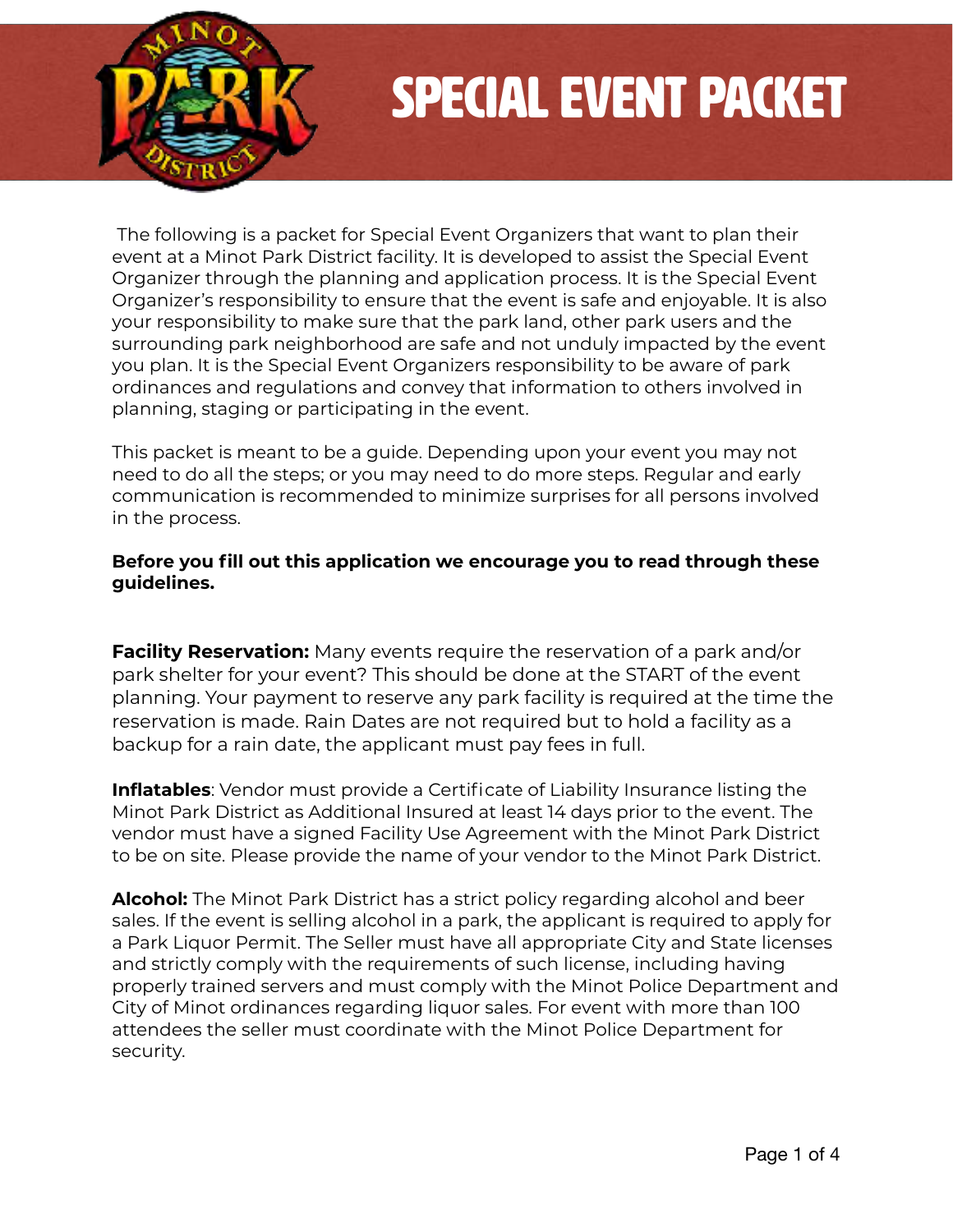**Food Sales:** Special events that want to have food sales at their event will be required to ensure each seller has the proper Minot Park District Food Vending Permit.

1. The Applicant will also need to supply the Minot Park District with a list of food vendors at least 14 days before the event.

2. Food Vendors must have all appropriate City, State, and Park licenses and strictly comply with the requirements of such license.

**Consumption Permit for Beer or Alcohol**: The Minot Park District offers a consumption permit to allow for the consumption of alcoholic beverages on Park District property for specified locations and may limit the type of alcoholic beverages that may be consumed at the location. A security deposit may be required. The Liquor Permit will allow individuals to bring to that location the allowed alcoholic beverages that have been purchased elsewhere. A Liquor Permit does not allow for any sale of alcoholic beverages.

**Garbage:** Do you need a dumpster for garbage collected at the event? Are you recycling at your event? Arrangements for trash collection or recycling need to be made by the Applicant. Have you made arrangements with the City of Minot Solid Waste or a private contractor? The Minot Park District will supply additional trash barrels for a fee.

### **Special Event Fees**

Attached at the end of this document are the current fees associated with special events in the Minot Park District. All special events, for-profit and nonprofit alike, are required to pay all of the fees associated with putting on a special event, including expenses related to set up, utilities and clean up of the event. A damage/security deposit may be required when your reservation is confirmed. The Minot Park District does not and cannot honor requests of waived fees for any portion of your event costs. No individual, group, or organization shall be granted permission to hold an event in a park if there is any unpaid balance from a previous event. Cancellation of any event, for any reason, may result in charges for actual services, labor and materials provided. The fees are included in the packet to assist with your budget planning. The Minot Park District staff will determine the complete and true fees for your particular event.

### **Park Hours**

Minot Park District Facilities are available between 6:00am and 11:00pm. The Park hours are established by the Minot Park Board of Commissioners and regulated in accordance with the Park ordinances or regulations. What this means for your special event is that all set up and clean up of the event must be completed entirely between these hours. If that is not possible, you must have made prior arrangements and rented the park and/or park shelter for the appropriate hours, as well. Requests for extended hours will require administrative review. Requests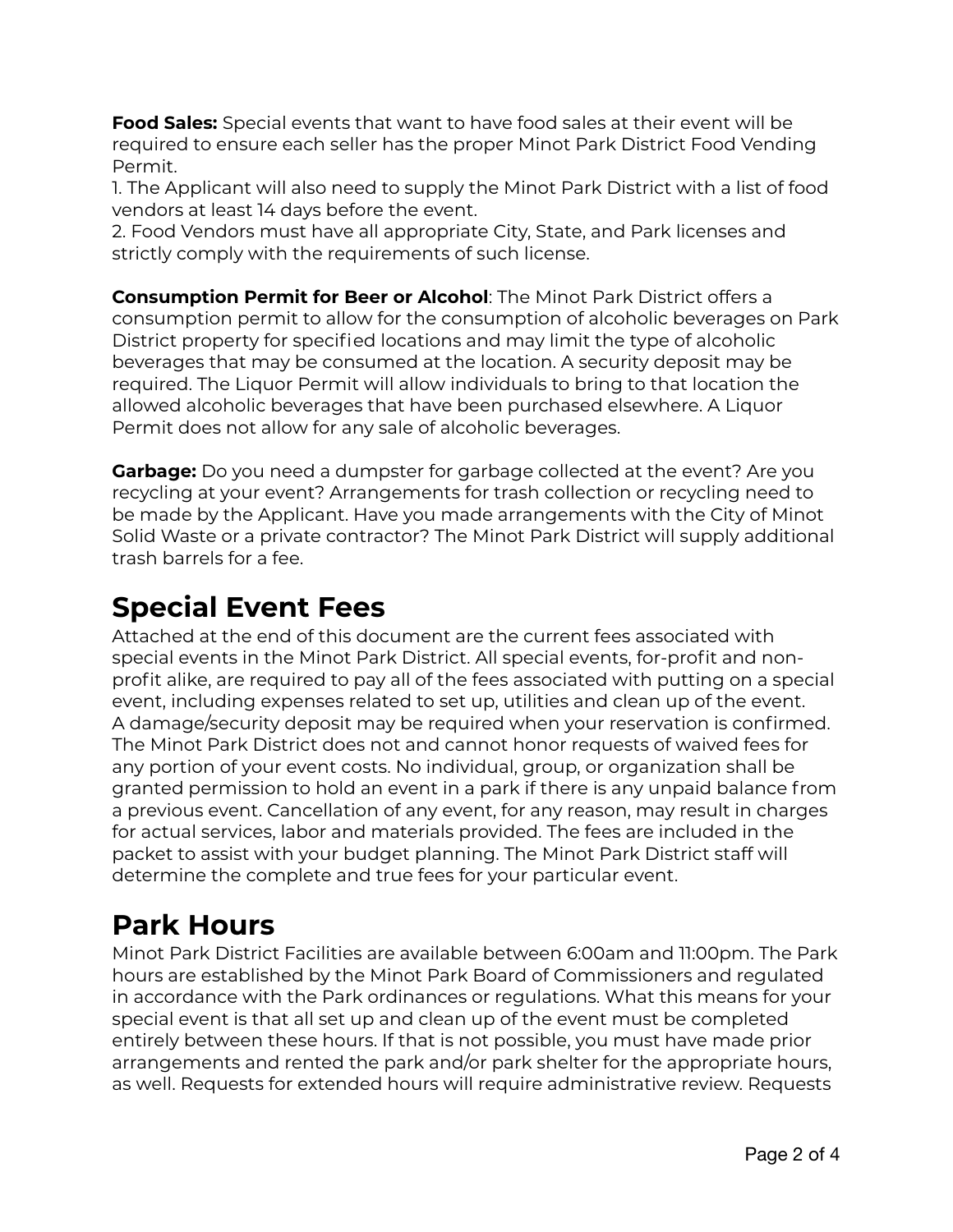can only be approved by the Minot Park District staff and must be submitted no later than 30 days prior to the reservation date.

### **Event Set-up and Takedown**

As the Event Organizer it is your responsibility to make proper arrangements for set up and clean up of your event. This includes making proper reservations of the park and park shelter, and providing sufficient event staff and volunteers to set up, clean up and safeguard the park and the park property during your event. Some events will be required to pay a Damage Deposit prior to the event.

### **Site & Route Plan**

To ensure proper review of your event, please attach a site and route plan (if applicable). These site and route plans may be blueprints, CAD drawings, or legible sketches. Site and route plans should include, but are not limited to, the following information: location of tents, stages, fencing, vendors, portable toilets, beer gardens, dumpsters, placement of vehicles, exit location for outdoor events that are fenced, clear signage, accessible paths for wheelchairs as well as ample disabled parking, and any other related event components not listed above. Your site plan will also include the areas within the requested park you will need for the event including the parking lot, shelter, ball diamonds, soccer fields, pedestrian/bike paths, tennis courts, volleyball courts and any other specific park features. The Minot Park District does not plan race routes. If your event includes a run/walk/ride component on the city streets, the approval of the Minot Park District and the use of the park **does not imply approval of the proposed route**. The Event Organizer will need to secure that with the appropriate authorities. Please feel free to include a narrative of the event with the site and route plan.

### **Parking Plan**

As the Event Organizer, it is important that you plan for safe arrival, departure, and parking of the event attendees, participants, and vendors. Please keep in mind that the Minot Park District prohibits all vehicles from parking on the grass. The Minot Park District staff does monitor and ticket illegally parked vehicles at the events. As the Event Organizer, you are responsible for informing all participants, volunteers, attendees, and vendors of the parking regulations. If your parking plan includes using neighborhood streets or neighboring businesses, churches, etc, you will need to include the approval of such agreements in this parking plan.

\*Oak Park West parking lot is occupied by the Minot Farmers Market from June - October on Tuesday, Thursday, and Saturday with no exceptions. Please plan accordingly.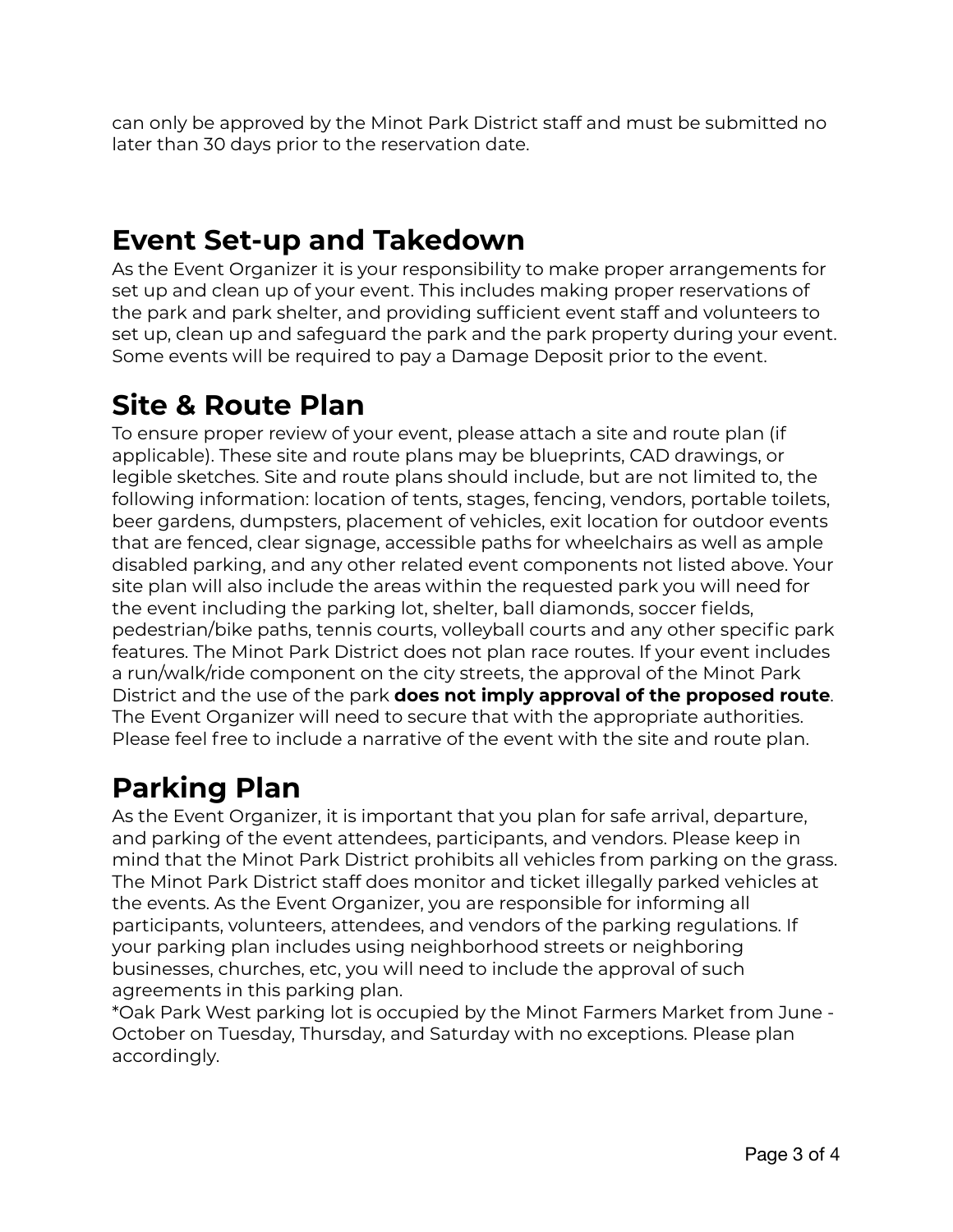### **General Policies**

No kegs. No fireworks. No bonfires. No smoking in prohibited areas. No silly string. No confetti.

**CANCELLATIONS**: If you choose to cancel your reservation at least 14 calendar days in advance of an event, a refund will be issued minus the fees paid to rent the facilities and the following cancellation fees.

**Refunds for cancellations** requested at least **14 calendar days** in advance of an event will be issued as follows:

#### **Original Fee Amount: Refund Reduced by:**

\$0.01 - \$10.00 No refunds given

\$10.01 - \$50.00 \$10 reduction

\$50.01 and up \$25 reduction

The Applicant will be charged for any actual out-of-pocket costs incurred that are related to the special event.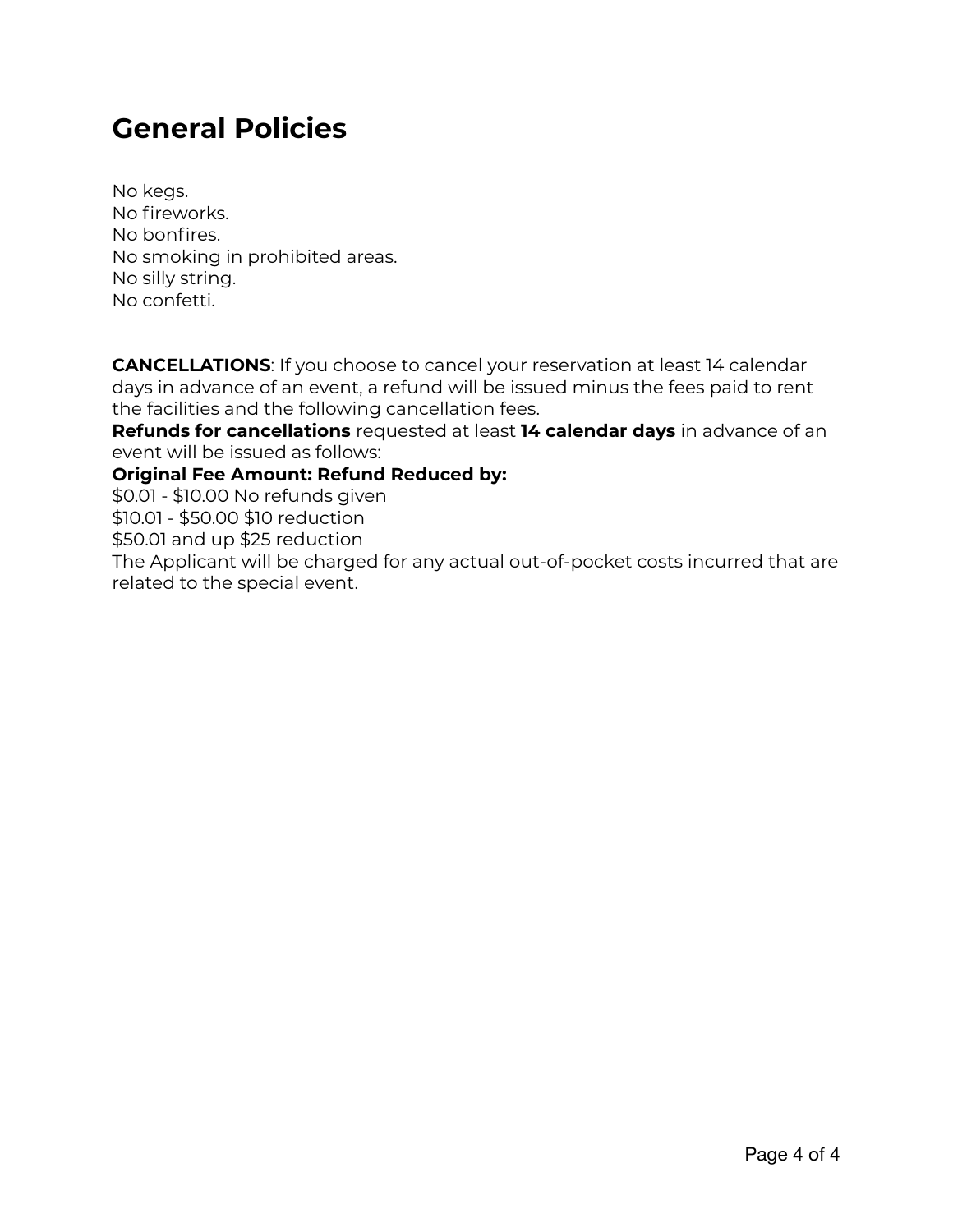

## Special Event Application

#### **Due: 30 business days prior to your event**

#### MINOT PARK DISTRICT OFFICE USE ONLY

Taken By \_\_\_\_\_\_ Date\_\_\_\_\_Time \_\_\_\_\_ Approved: Y N Agreement Rcvd: Y N Event fees paid: Y N

### Event Information

| Name of Event                                                             |                          |  |                             |
|---------------------------------------------------------------------------|--------------------------|--|-----------------------------|
| Event Category concert/ Festival / Run Walk/ Other                        | Other                    |  |                             |
| Park Requested                                                            |                          |  | <b>Estimated Attendance</b> |
| Shelter Reserved by Event Organizer Yes/No (please request one) Shelter # |                          |  |                             |
| Charitable Event<br>Yes / No                                              | Organization donated to: |  |                             |

### Event Organizer Information

| Group Contact                                             |                                                                                                                                        |                        |  |
|-----------------------------------------------------------|----------------------------------------------------------------------------------------------------------------------------------------|------------------------|--|
| Name Address                                              | <u> 1989 - Johann Stoff, deutscher Stoffen und der Stoffen und der Stoffen und der Stoffen und der Stoffen und de</u>                  |                        |  |
|                                                           |                                                                                                                                        |                        |  |
|                                                           |                                                                                                                                        |                        |  |
|                                                           |                                                                                                                                        |                        |  |
| Time of Event:                                            |                                                                                                                                        |                        |  |
|                                                           |                                                                                                                                        |                        |  |
| Event Starts                                              |                                                                                                                                        |                        |  |
| Event Ends                                                |                                                                                                                                        |                        |  |
| Take-down                                                 | <u> 1980 - Jan Stein Harry Stein Harry Stein Harry Stein Harry Stein Harry Stein Harry Stein Harry Stein Harry St</u>                  |                        |  |
|                                                           |                                                                                                                                        |                        |  |
|                                                           | Doesthis require time in the parkthe day before your event?<br>If yes-there may be additional fees for park usage for additional days. | Yes/No Why?            |  |
| days.                                                     | Does this require time in the park the day after your event?<br>If yes-there may be additional fees for park usage for additional      | Yes/No Why?            |  |
|                                                           | Does this event require you or a vendor to drive into the park?                                                                        | Yes/No Why?            |  |
| 8:00am?<br>If yes-there may be additional fees for staff. | Does this event require restrooms to be unlocked prior to                                                                              | What time?<br>Yes / No |  |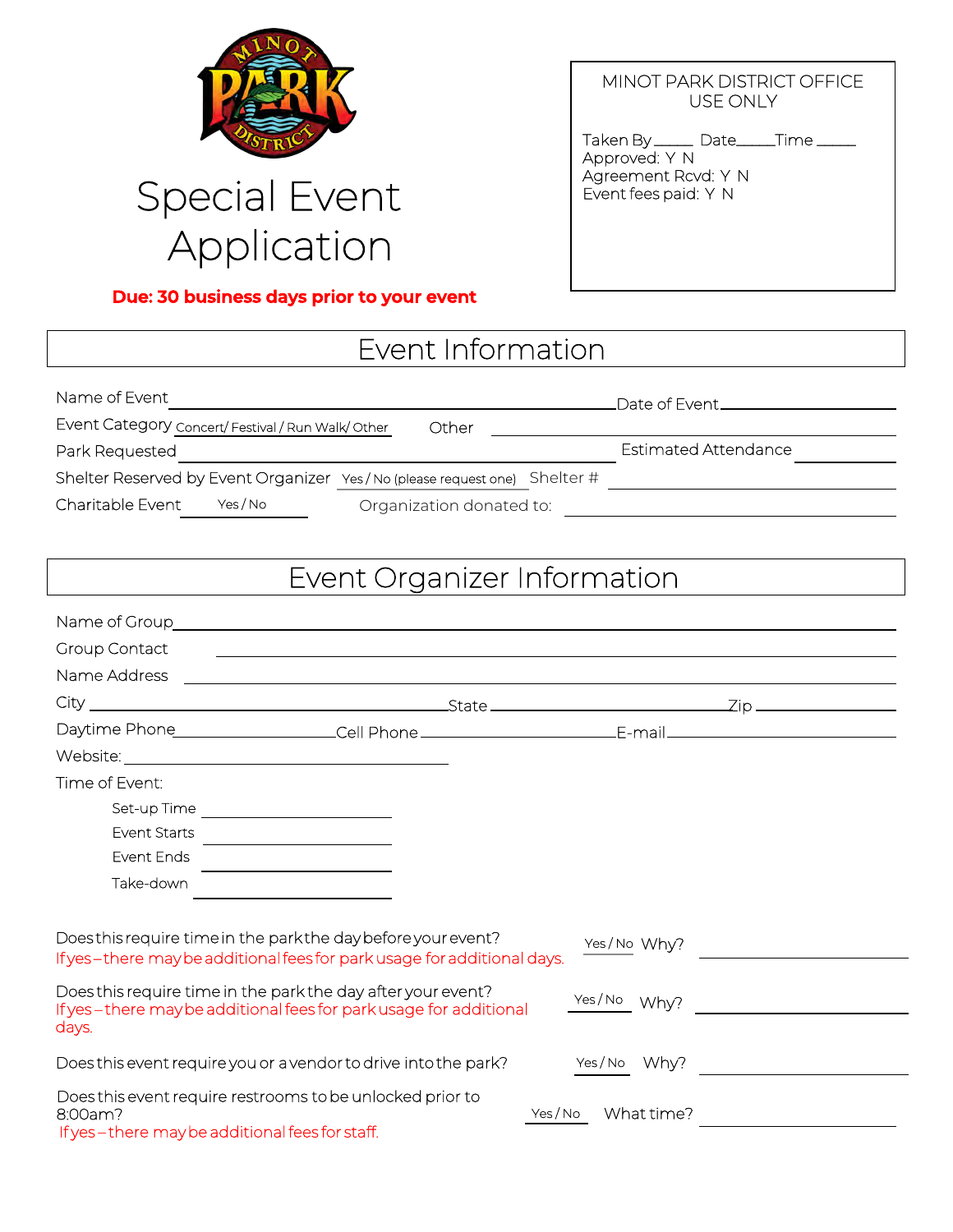| Site & Route Plans                                                                                            |  |  |  |  |
|---------------------------------------------------------------------------------------------------------------|--|--|--|--|
| Do you plan to set up tents or canopies?<br>Yes/No<br>If yes, How many?___________What Size?____              |  |  |  |  |
| Do you plan to use powdered chalk, flags or above ground markings for your event? Yes/No                      |  |  |  |  |
| Which items will you be using?                                                                                |  |  |  |  |
| *PLEASE NOTE: Any signs, flags or powdered chalk used for the race, walk or special event should be temporary |  |  |  |  |
| signs and should leave no visible trace once removed.                                                         |  |  |  |  |
|                                                                                                               |  |  |  |  |
| Will there be a Stage? Yes/No                                                                                 |  |  |  |  |
| Yes / No<br>Will you bring in other entertainment?<br>If yes, please describe:                                |  |  |  |  |

To ensure proper review of your event, please attach a site and route plan. Site maps should show locations of tents, stages, fencing, barricades, inflatable games and portable toilets. Route maps should show route of the run and the direction the run will be held.

If your event includes a walk/run/ride component on the city streets, the approval of the Minot Park District and the use of the park does not imply approval of the proposed route. The Event Organizer will need to secure that with the City of Minot Narrative of route and site set up:

\_\_\_\_\_\_\_\_\_\_\_\_\_\_\_\_\_\_\_\_\_\_\_\_\_\_\_\_\_\_\_\_\_\_\_\_\_\_\_\_\_\_\_\_\_\_\_\_\_\_\_\_\_\_\_\_\_\_\_\_\_\_\_\_\_\_\_\_\_\_\_\_\_\_\_\_\_\_\_\_\_\_\_\_\_\_\_\_\_\_\_\_\_\_\_\_\_ \_\_\_\_\_\_\_\_\_\_\_\_\_\_\_\_\_\_\_\_\_\_\_\_\_\_\_\_\_\_\_\_\_\_\_\_\_\_\_\_\_\_\_\_\_\_\_\_\_\_\_\_\_\_\_\_\_\_\_\_\_\_\_\_\_\_\_\_\_\_\_\_\_\_\_\_\_\_\_\_\_\_\_\_\_\_\_\_\_\_\_\_\_\_\_\_\_

|                                      |          | Sales                                                                |          |
|--------------------------------------|----------|----------------------------------------------------------------------|----------|
| Will Admission be charged?           | Yes / No | Will you be charging for activities or                               | Yes / No |
| Will Alcohol be sold?                | Yes / No | games? Will Alcohol be given away?<br>Will Food/Beverage given away? | Yes/No   |
| Will Food/Beverage sold?             | Yes / No |                                                                      | Yes / No |
| Will Merchandise be sold?            | Yes/No   | Will a Caterer be hired?                                             | Yes/No   |
| If yes, please describe merchandise: |          |                                                                      |          |

\*PLEASE NOTE: The Minot Park District has a policy regarding sales in the parks. This includes fees that need to be collected and proof of insurance. If you are planning to charge admission or sell food or non-food items there will be additional requests for information and fees.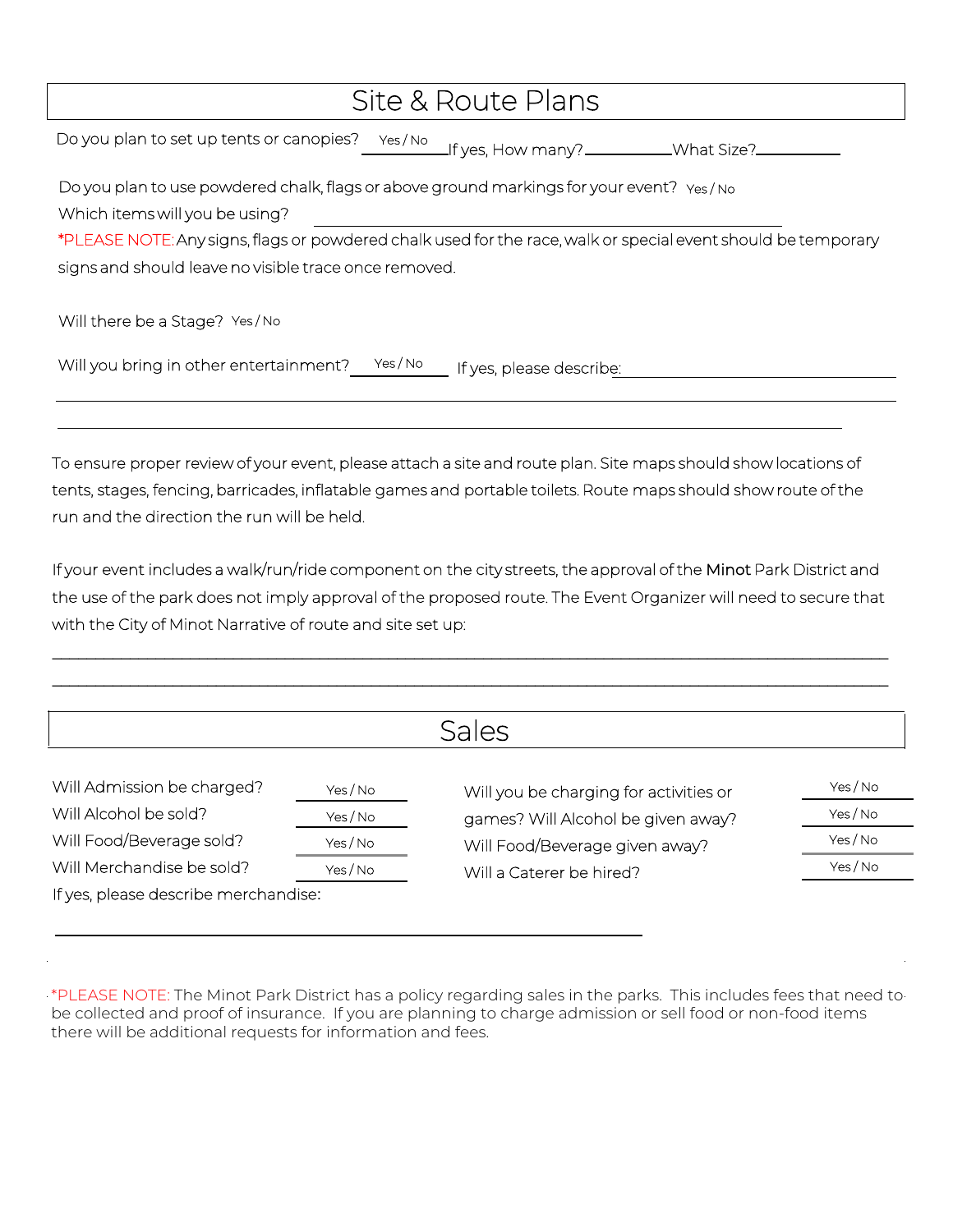### Parking Plan

As an event organizer, it is important that you plan for safe arrival, departure, and parking of the event attendees, participants, and vendors. Please detail your parking plans for participants. Remember to include vendors and volunteers as well as guests.

### Equipment Rental

To assist with your special event, the Minot Park District rents some equipment for use by the Applicant. The location of this equipment must be noted on the site and route plan you have attached to this application. The Applicant must have the ability to pick up and return all equipment from Park Maintenance facilities. The prices for the equipment are attached to the Special Events Packet.

| Rented from Park District   |                                                                                                                                                                                                                                                                                                                                                |                          |
|-----------------------------|------------------------------------------------------------------------------------------------------------------------------------------------------------------------------------------------------------------------------------------------------------------------------------------------------------------------------------------------|--------------------------|
| Trash Barrels #             | barrels \$5.00/day                                                                                                                                                                                                                                                                                                                             |                          |
| Picnic Tables #             | \$10.00/day                                                                                                                                                                                                                                                                                                                                    |                          |
|                             | Key to Shelter and Gates. Which shelter orgates are you requesting? _______________________________                                                                                                                                                                                                                                            |                          |
|                             | Rented from Private Vendors                                                                                                                                                                                                                                                                                                                    |                          |
| Portable Toilets            |                                                                                                                                                                                                                                                                                                                                                |                          |
|                             |                                                                                                                                                                                                                                                                                                                                                |                          |
| Date of Drop Off            | <u> 1980 - Johann Barbara, martxa alemaniar amerikan a</u>                                                                                                                                                                                                                                                                                     |                          |
| Date of Removal             | <u> 1990 - Johann Barbara, martin a</u>                                                                                                                                                                                                                                                                                                        |                          |
|                             | *PLEASE NOTE: dates must be pre-approved by Minot Park Administrative Staff.                                                                                                                                                                                                                                                                   |                          |
| Rented from Private Vendors |                                                                                                                                                                                                                                                                                                                                                |                          |
|                             | Inflatable Games, Obstacle Courses, photo booths, folding tables, chairs, etc. (These items must<br>be set up & taken down during your reservation time)                                                                                                                                                                                       |                          |
| 1 <sup>st</sup> Vendor Name | <u> 1980 - Johann Barn, mars ann an t-Amhain Aonaich an t-Aonaich an t-Aonaich ann an t-Aonaich ann an t-Aonaich</u>                                                                                                                                                                                                                           | What items and how many? |
|                             | the control of the control of the control of the control of the control of the control of the control of the control of the control of the control of the control of the control of the control of the control of the control<br>2nd Vendor Name 2008 2009 2009 2010 2020 2031 2040 2050 2061 2071 2082 2093 2009 2010 2020 2031 2040 2051 205 | What items and how many? |
|                             |                                                                                                                                                                                                                                                                                                                                                |                          |

3rd Vendor Name

What items and how many?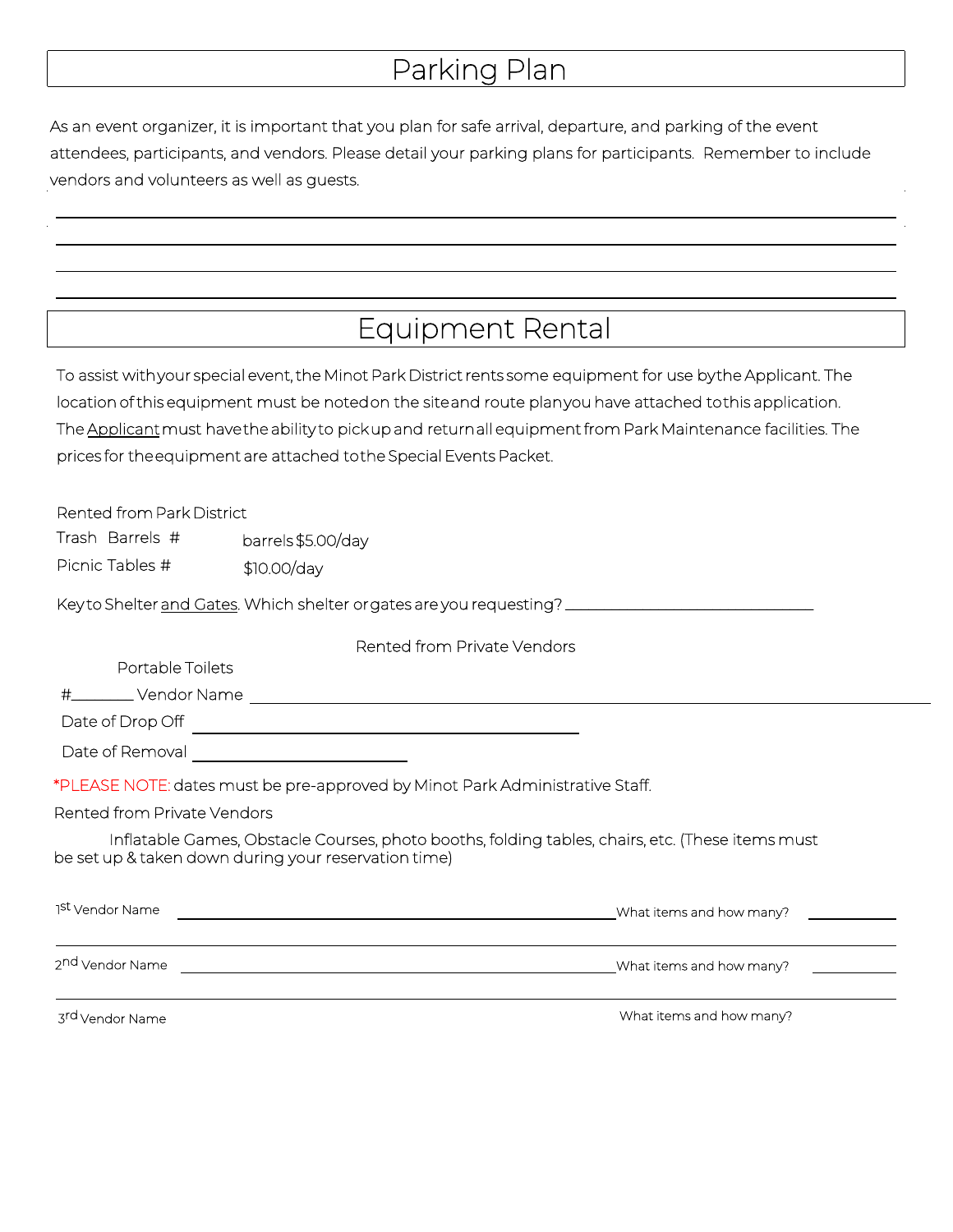#### Fees

>200 Attendees - \$100 Plus Shelter Rental(s) Fee

201 - 500 Attendees - \$250 Plus Shelter Rental(s) Fee

501+ Attendees - \$500 Plus Shelter Rental(s) Fee

\*Shelter rental required with special event permit \*Runs/ Walks with no other activities are \$100 plus shelter rental(s) fee